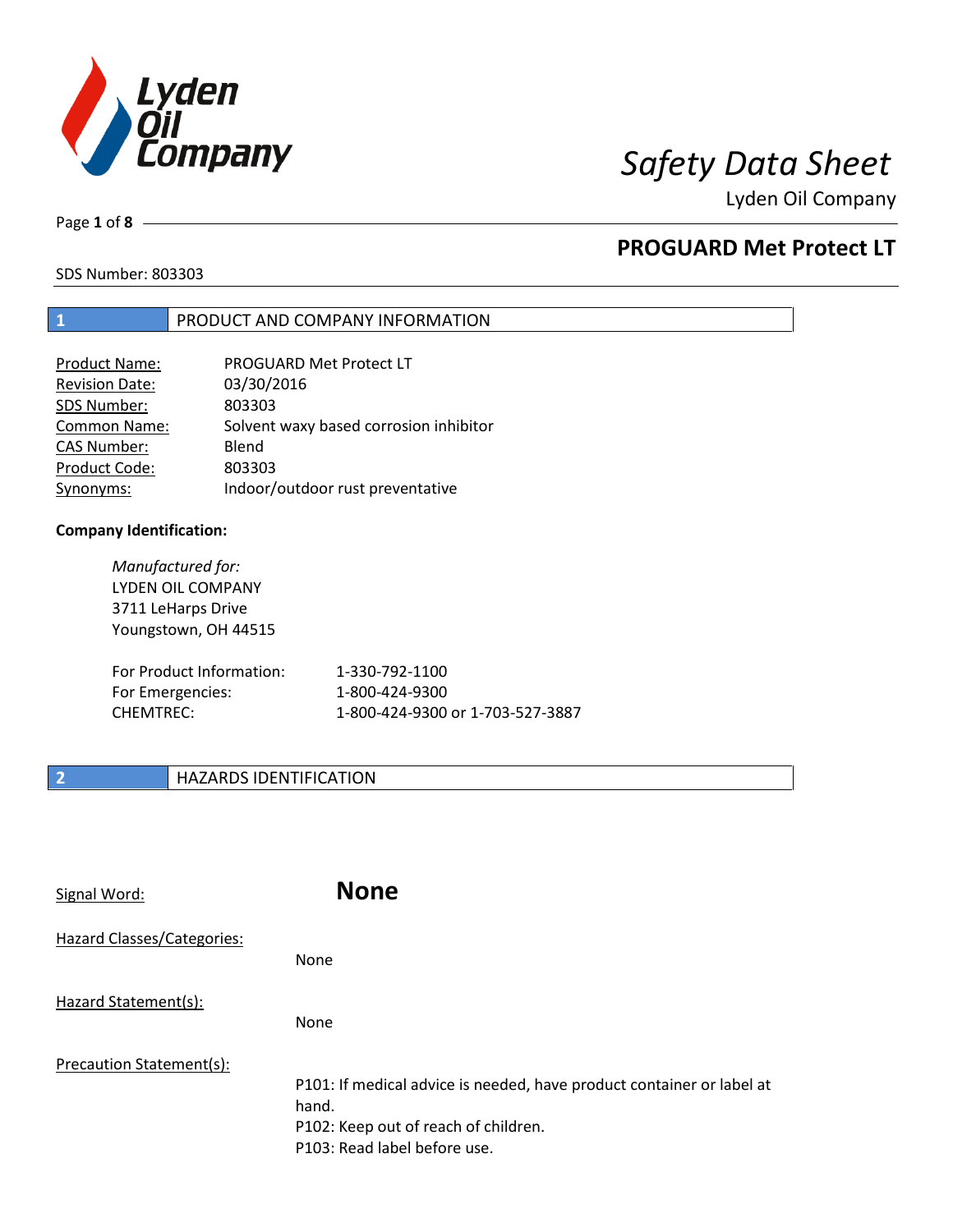

Lyden Oil Company

Page **2** of **8**

## **PROGUARD Met Protect LT**

SDS Number: 803303

Other Hazard Statement(s):

-NFPA Ratings:  $Health = 1$  $Fire = 1$ Reactivity  $= 0$ 

## **3** COMPOSITION / INFORMATION ON INGREDIENTS

Ingredients:

*Mixture of the substances listed below with nonhazardous additions.*

| <b>Chemical Name</b>                                   | <b>CAS Number</b> | Percentage |
|--------------------------------------------------------|-------------------|------------|
| Distillates (petroleum), hydrotreated heavy naphthenic | 64742-52-5        | 40-50      |
| Distillates (petroleum), hydrotreated light            | 64742-47-8        | $20$       |

*\*Any concentration shown as a range is to protect confidentiality or is due to batch variation.*

**4** FIRST AID MEASURES

### Description of First Aid Measures:

Inhalation:

|               | Remove victim to fresh air and keep at rest in a position comfortable<br>for breathing. If the victim has difficulty breathing or tightness of the<br>chest, is dizzy, vomiting or unresponsive, give oxygen with rescue<br>breathing or CPR as required and transport to the nearest medical<br>facility. |
|---------------|------------------------------------------------------------------------------------------------------------------------------------------------------------------------------------------------------------------------------------------------------------------------------------------------------------|
| Skin Contact: |                                                                                                                                                                                                                                                                                                            |
|               | Flush skin with water, wash with soap and water. Remove                                                                                                                                                                                                                                                    |
|               | contaminated clothing. Do not reuse clothing until cleaned. If material                                                                                                                                                                                                                                    |
|               | is injected under the skin, transport to the nearest medical facility for<br>additional treatment.                                                                                                                                                                                                         |
|               |                                                                                                                                                                                                                                                                                                            |
| Eye Contact:  |                                                                                                                                                                                                                                                                                                            |
|               | Flush eyes with running water for at least 15 minutes. If redness,                                                                                                                                                                                                                                         |
|               | blurred vision or irritation persists, transport to nearest medical<br>facility for additional treatment.                                                                                                                                                                                                  |
|               |                                                                                                                                                                                                                                                                                                            |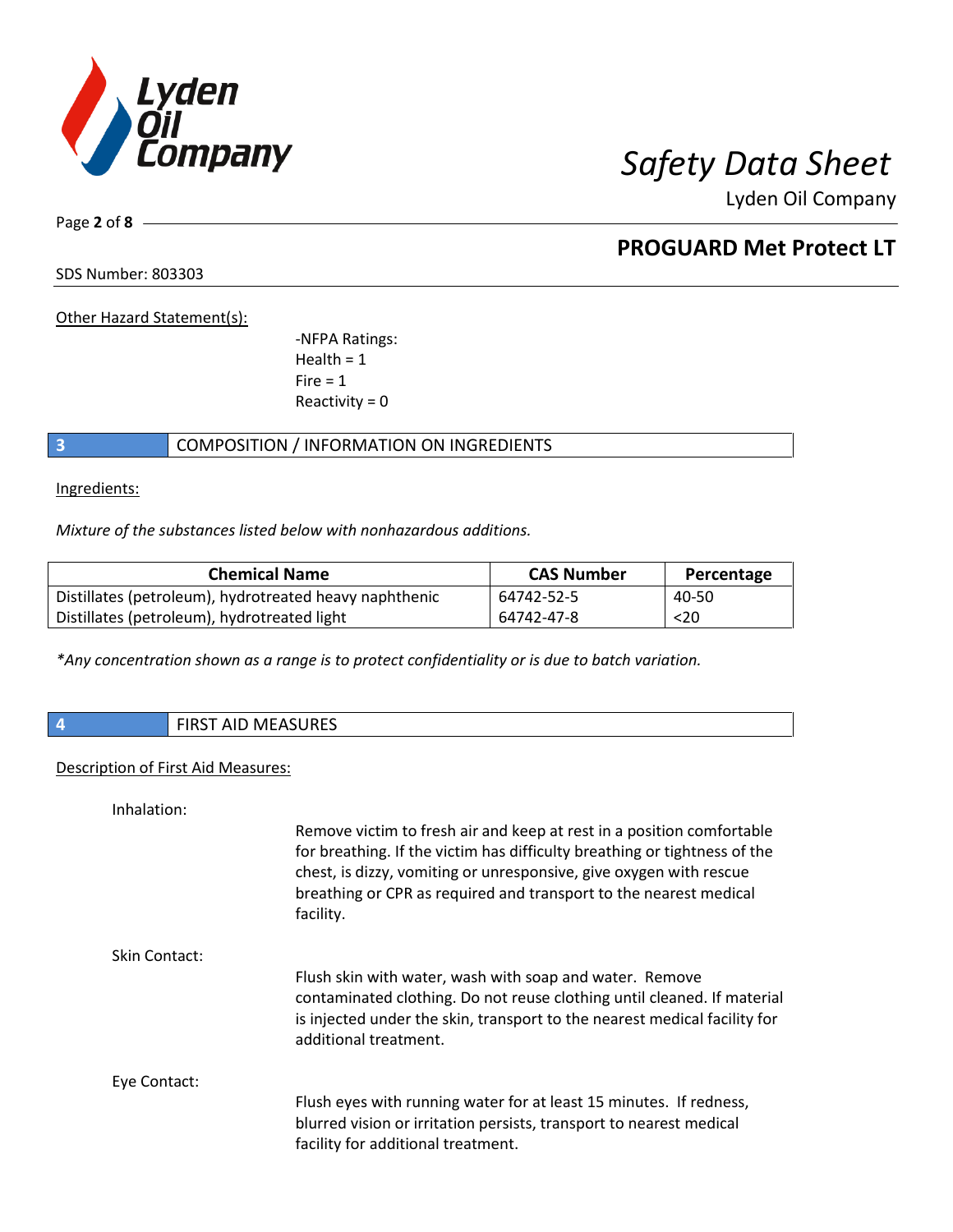

Lyden Oil Company

SDS Number: 803303

Page **3** of **8**

Ingestion:

Do NOT induce vomiting and obtain medical attention. Have victim rinse mouth out with water. If vomiting occurs spontaneously, keep head below hips to prevent aspiration.

Symptoms and Effects, both acute and delayed:

No further relevent data available.

Recommended Actions:

Treat symptomatically. Call a doctor or poison control center for guidance.

| 5                               | <b>FIRE FIGHTING MEASURES</b>             |                                                                                                                                                                                                                                                                                                                         |
|---------------------------------|-------------------------------------------|-------------------------------------------------------------------------------------------------------------------------------------------------------------------------------------------------------------------------------------------------------------------------------------------------------------------------|
|                                 | Recommended Fire-Extinguishing Equipment: | Use dry powder, foam, or carbon dioxide fire<br>extinguishers. Water may be ineffective in fighting<br>an oil fire unless used by experienced fire fighters.                                                                                                                                                            |
| Possible Hazards During a Fire: |                                           | Procedures for an oil fire should be followed.                                                                                                                                                                                                                                                                          |
|                                 | Recommendations to Firefighters:          | Use self-contained breathing apparatus. Use foam<br>or dry chemical to extinguish fire. Water may be<br>used only to keep surrounding containers cool.<br>Firefighters should wear proper protective<br>equipment and self-contained breathing apparatus<br>with full face piece operated in positive pressure<br>mode. |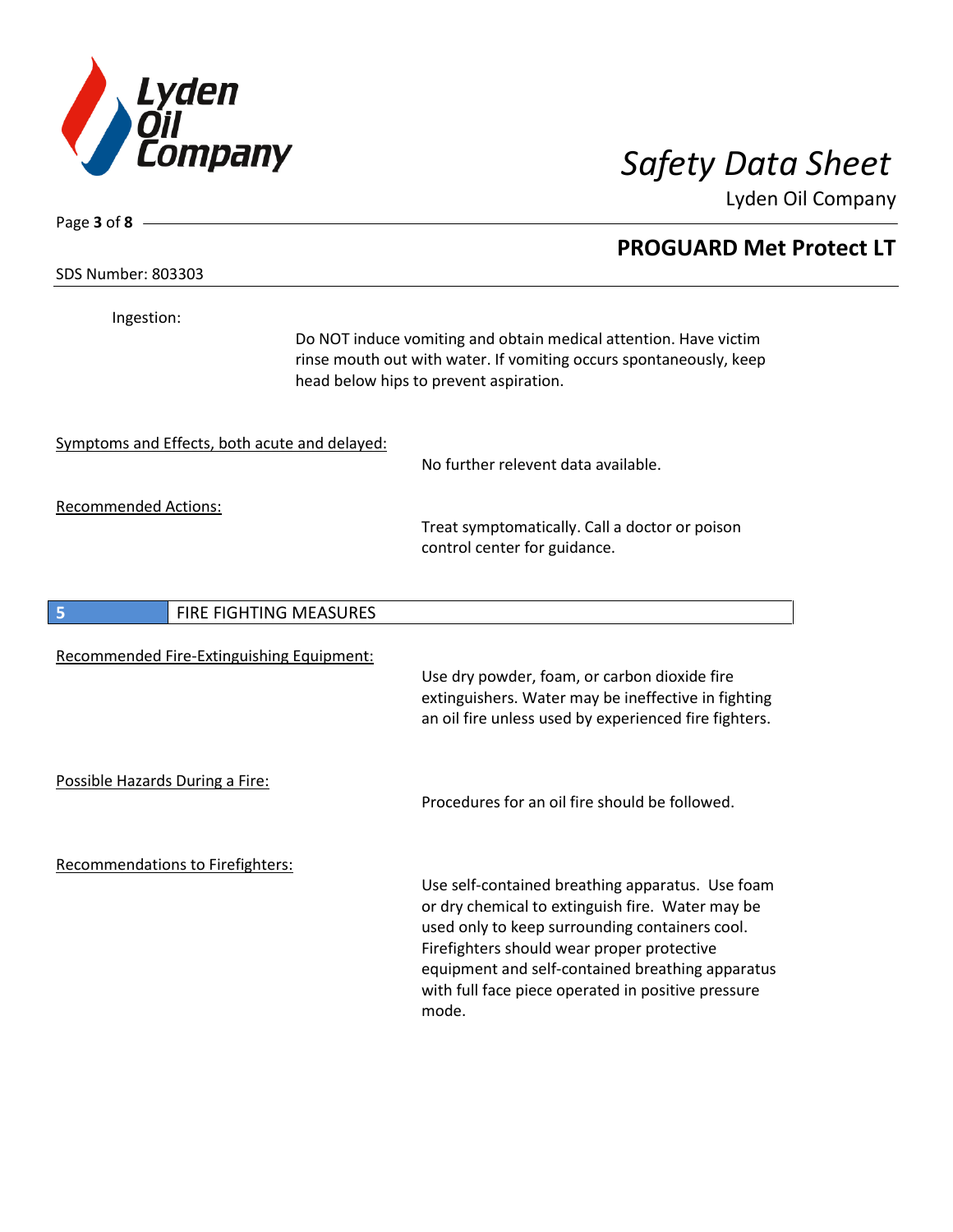

Lyden Oil Company

SDS Number: 803303

## **6** ACCIDENTAL RELEASE MEASURES Personal Precautions: Avoid eye contact. Avoid repeated or prolonged skin contact. Personal protective equipment must be worn. Avoid contact with skin, eyes or clothing. Keep unprotected persons away. Emergency Procedures: Contain spilled material, collect in suitable and properly labeled containers. Environmental Precautions: Do not allow to reach sewage system or any water course. Do not allow to enter ground waters. Cleanup Procedures: Pick up excess with inert absorbant material. **7 HANDLING AND STORAGE** Handling Precautions: Handle with care and avoid spillage on the floor. Do not cut, weld, drill, grind, braze, or solder container. Storage Requirements: Keep container tightly sealed. Keep away from sources of ignition.

Page **4** of **8**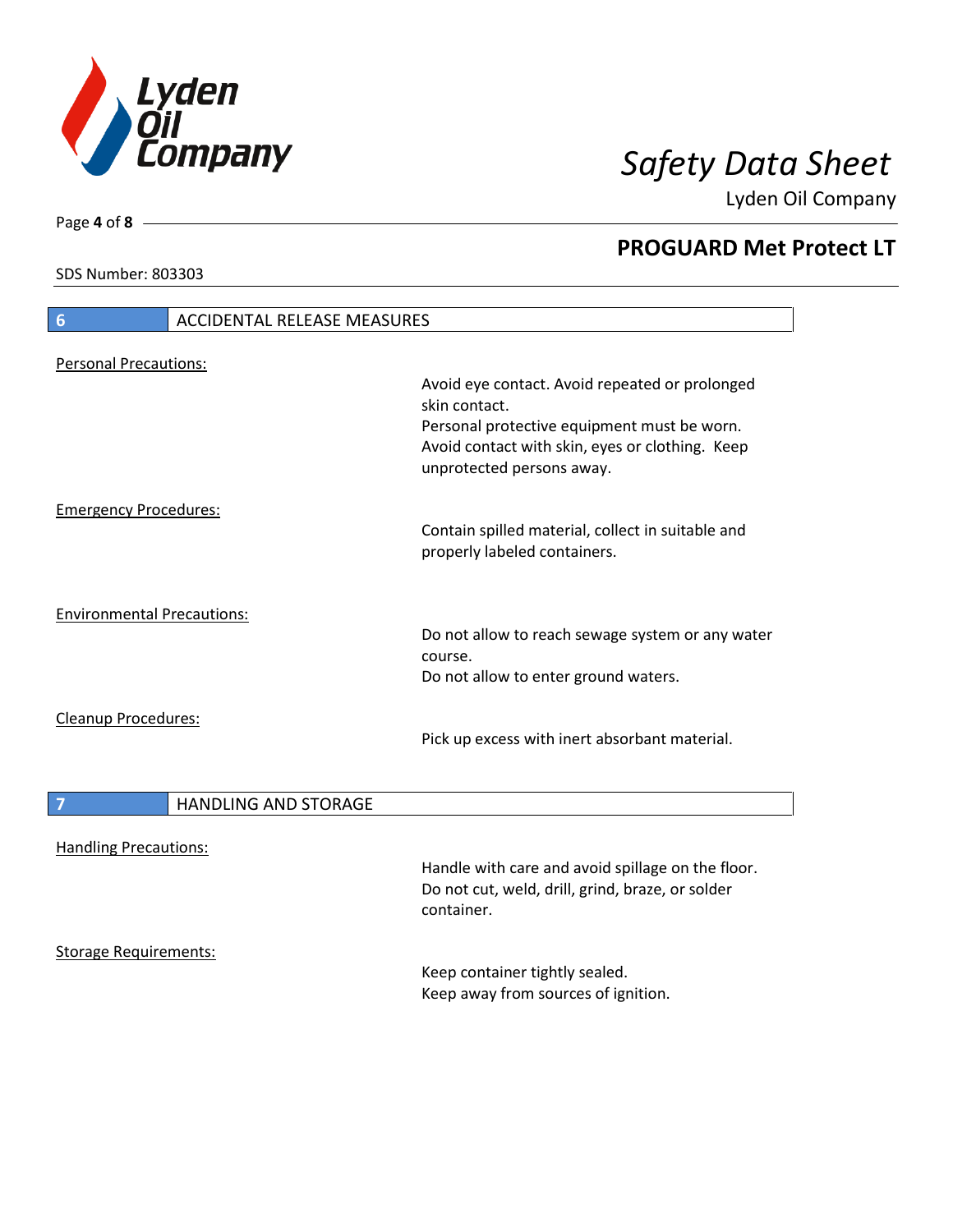

Lyden Oil Company

SDS Number: 803303

Page **5** of **8**

## **8** EXPOSURE CONTROLS / PERSONAL PROTECTION Exposure Limits: -Distillates (petroleum), hydrotreated naphthenic: OSHA TWA  $-$  5mg/m<sup>3</sup> (oil mist) -Distillates (petroleum), hydrotreated light: OSHA TWA  $-1200$ mg/m<sup>3</sup> Engineering Controls: All ventilation should be designed in accordance with OSHA standard (29 CFR 1910.94). Personal Protective Equipment: Keep away from foodstuffs, beverages, and feed. Immediately remove all soiled and contaminated clothing. Wash hands before breaks and at the end of work. Avoid contact with eyes and skin.

Use safety glasses and gloves.

## **9** PHYSICAL AND CHEMICAL PROPERTIES

Color: Blue-Green Physical State: Liquid Odor: Characteristic Odor Threshold: Data not available pH: Data not available Melting Point: Data not available Boiling Point: >500° F Boiling Range: Data not available Flash Point: >150° F Evaporation Rate: <1 Flammability: Data not available Flammability Limits: Data not available Vapor Pressure: Data not available Vapor Density: Data not available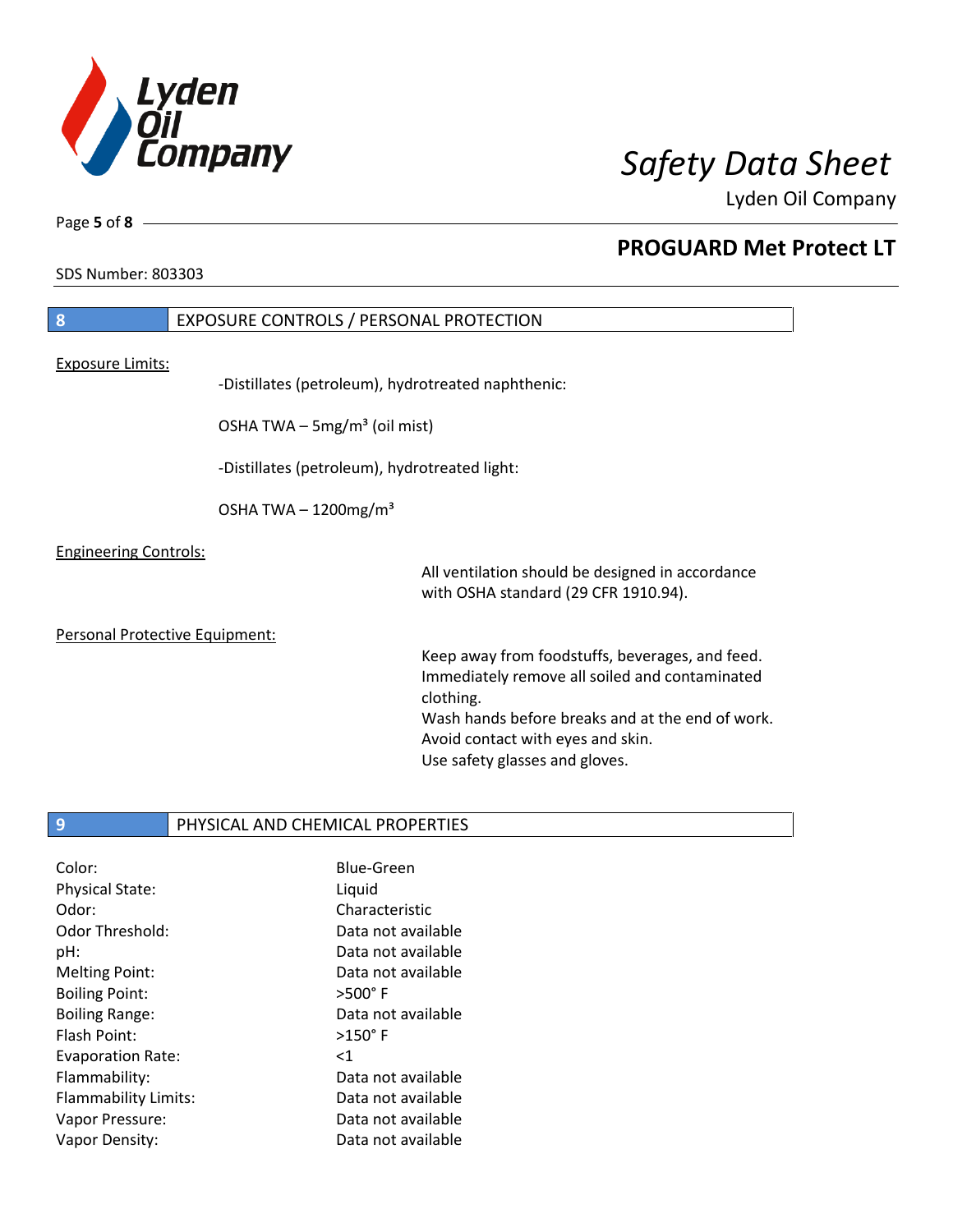

Lyden Oil Company

### SDS Number: 803303

Page **6** of **8**

| <b>Relative Density:</b>   |
|----------------------------|
| Solubilities:              |
| Partition Coefficient:     |
| Auto-Ignition Temperature: |
| Decomposition Temperature: |
| Viscosity:                 |

0.9252 Insoluble in water Data not available Data not available Data not available >30 mm<sup>2</sup>/sec (kinematic at 40°C)

# **10** STABILITY AND REACTIVITY Stability: Stable under normal conditions. Reactivity: Not reactive under normal conditions. Conditions to Avoid: Extreme temperature, sparks, open flame, and direct sunlight. Hazardous Reactions: No known hazardous reactions. Incompatible Materials: Strong oxidizers and strong reducing agents. Decomposition Products: Oxides of carbon and hydrogen. **11** TOXICOLOGICAL INFORMATION Routes of Exposure:

Skin and eye contact are the primary routes of exposure although exposure may occur following accidental ingestion.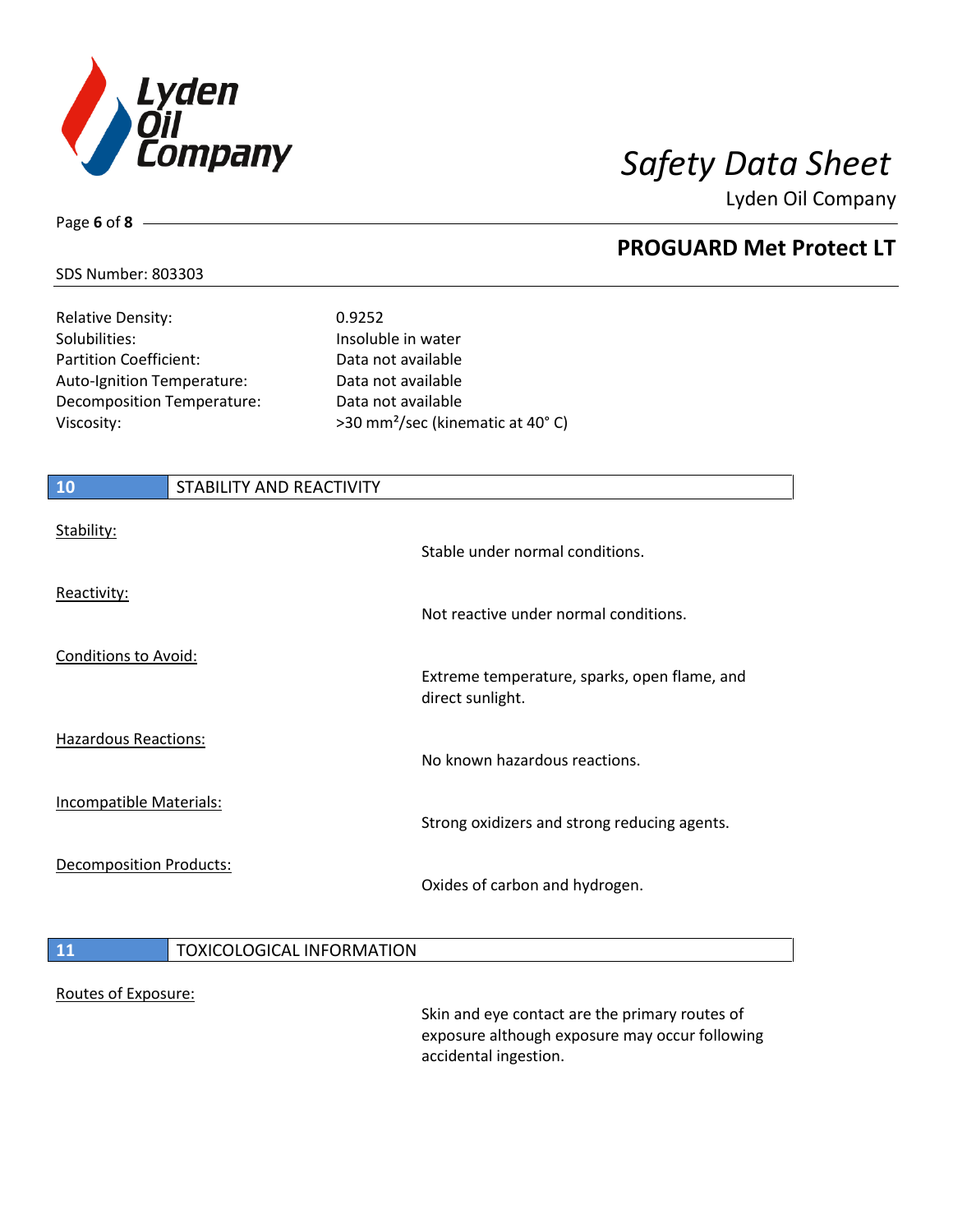

Lyden Oil Company

| Page 7 of 8 $-$                |                                     |                                                                                                                                                                                                                                                                                               |
|--------------------------------|-------------------------------------|-----------------------------------------------------------------------------------------------------------------------------------------------------------------------------------------------------------------------------------------------------------------------------------------------|
|                                |                                     | <b>PROGUARD Met Protect LT</b>                                                                                                                                                                                                                                                                |
| <b>SDS Number: 803303</b>      |                                     |                                                                                                                                                                                                                                                                                               |
| <b>Exposure Effects:</b>       |                                     | This mixture can cause irritation, redness to the<br>eyes. Prolonged and/or repeated skin contact may<br>cause irritation/dermatitis. May be fatal if<br>swallowed and enters airways. Aspiration hazard.<br>Mists and vapors may cause respiratory irritation<br>, drowsiness and dizziness. |
| <b>Measures of Toxicity:</b>   |                                     | No test data available.                                                                                                                                                                                                                                                                       |
|                                | Carcinogenic/Mutagenic Precautions: | Non-carcinogenic and not expected to be<br>mutagentic.                                                                                                                                                                                                                                        |
| 12                             | <b>ECOLOGICAL INFORMATION</b>       |                                                                                                                                                                                                                                                                                               |
| <b>Ecological Precautions:</b> |                                     | Avoid exposing to the environment.                                                                                                                                                                                                                                                            |
| <b>Ecological Effects:</b>     |                                     | No specific environmental or aquatic data available.                                                                                                                                                                                                                                          |
| 13                             | DISPOSAL CONSIDERATIONS             |                                                                                                                                                                                                                                                                                               |
| Disposal Methods:              |                                     | Dispose of waste material in accordance with all<br>local, state, and federal requirements.                                                                                                                                                                                                   |
| Disposal Containers:           |                                     | Use properly approved container for disposal.                                                                                                                                                                                                                                                 |
| <b>Special Precautions:</b>    |                                     | Do not flush to surface waters or drains.                                                                                                                                                                                                                                                     |